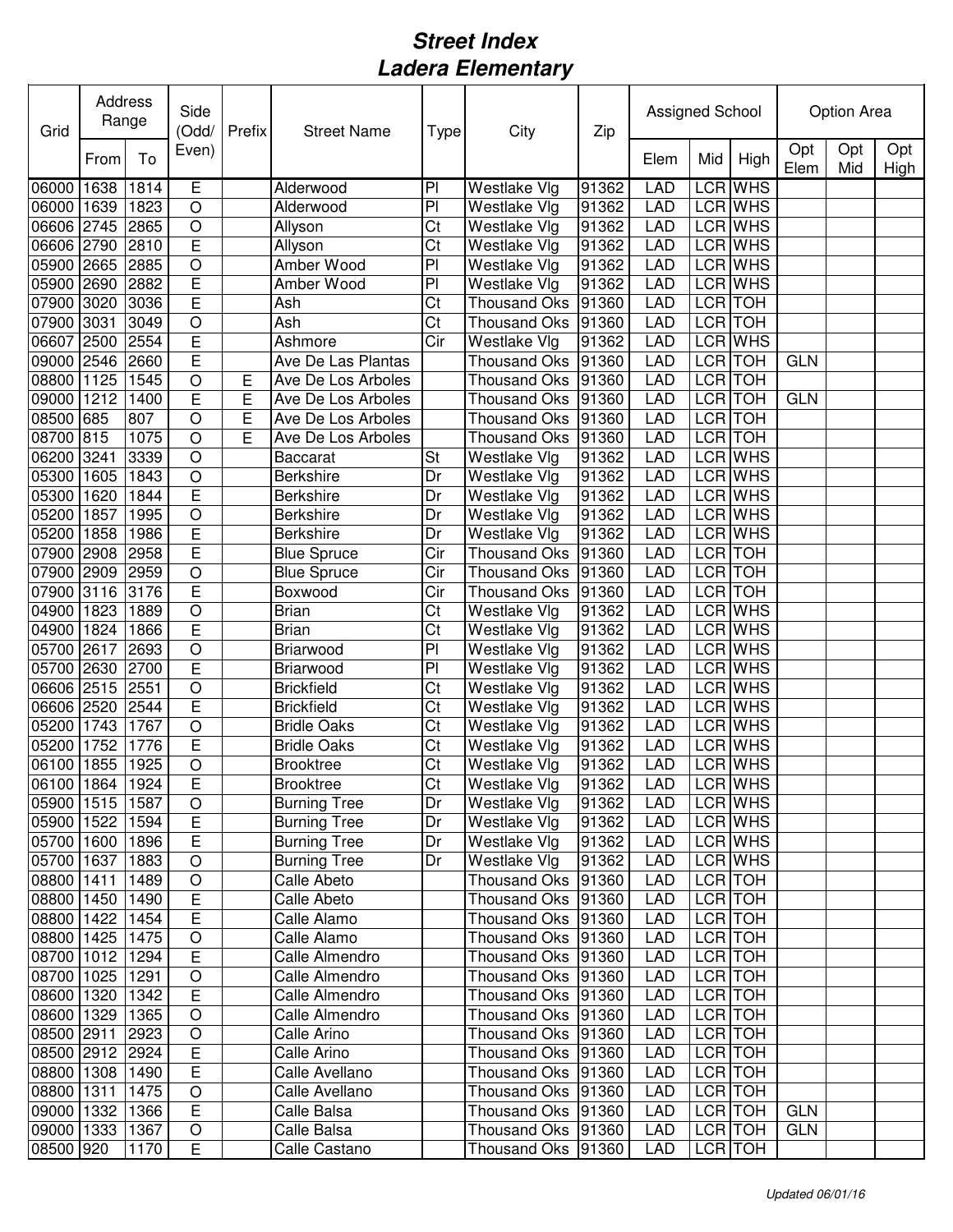| Grid                          | Address<br>Range |      | Side<br>(Odd/           | Prefix | <b>Street Name</b>   | Type                                             | City                                | Assigned School |                          |     | Option Area        |             |            |             |
|-------------------------------|------------------|------|-------------------------|--------|----------------------|--------------------------------------------------|-------------------------------------|-----------------|--------------------------|-----|--------------------|-------------|------------|-------------|
|                               | From             | To   | Even)                   |        |                      |                                                  |                                     | Zip             | Elem                     | Mid | High               | Opt<br>Elem | Opt<br>Mid | Opt<br>High |
| 08500                         | 949              | 1169 | O                       |        | Calle Castano        |                                                  | <b>Thousand Oks</b>                 | 91360           | <b>LAD</b>               |     | LCR TOH            |             |            |             |
| 08500                         | 820              | 880  | E                       |        | Calle Cedro          |                                                  | <b>Thousand Oks</b>                 | 91360           | <b>LAD</b>               |     | LCR TOH            |             |            |             |
| 08500                         | 825              | 875  | $\bigcirc$              |        | Calle Cedro          |                                                  | <b>Thousand Oks</b>                 | 91360           | <b>LAD</b>               |     | LCR TOH            |             |            |             |
| 08700                         | 2826             | 2850 | E                       |        | Calle Damasco        |                                                  | <b>Thousand Oks</b>                 | 91360           | <b>LAD</b>               |     | LCR TOH            |             |            |             |
| 08700                         | 2851             | 2875 | $\circ$                 |        | Calle Damasco        |                                                  | <b>Thousand Oks</b>                 | 91360           | <b>LAD</b>               |     | LCR TOH            |             |            |             |
| 08500                         | 805              | 895  | $\circ$                 |        | <b>Calle Fresno</b>  |                                                  | <b>Thousand Oks</b>                 | 91360           | <b>LAD</b>               |     | LCR TOH            |             |            |             |
| 08500                         | 808              | 892  | E                       |        | Calle Fresno         |                                                  | <b>Thousand Oks</b>                 | 91360           | <b>LAD</b>               |     | LCR TOH            |             |            |             |
| 09000                         | 1302             | 1394 | E                       |        | Calle Gomero         |                                                  | <b>Thousand Oks</b>                 | 91360           | <b>LAD</b>               |     | LCR TOH            | <b>GLN</b>  |            |             |
| 09000                         | 1319             | 1375 | $\circ$                 |        | Calle Gomero         |                                                  | <b>Thousand Oks</b>                 | 91360           | <b>LAD</b>               |     | LCR TOH            | <b>GLN</b>  |            |             |
| 08500                         | 2855             | 2969 | $\circ$                 |        | Calle Lacota         |                                                  | <b>Thousand Oks</b>                 | 91360           | <b>LAD</b>               |     | LCR TOH            |             |            |             |
| 08500                         | 2874             | 2952 | E                       |        | Calle Lacota         |                                                  | <b>Thousand Oks</b>                 | 91360           | <b>LAD</b>               |     | LCR TOH            |             |            |             |
| 08800                         | 2610             | 2690 | E                       |        | Calle Limonero       |                                                  | <b>Thousand Oks</b>                 | 91360           | <b>LAD</b>               |     | LCR TOH            |             |            |             |
| 08800                         | 2635             | 2665 | $\circ$                 |        | Calle Limonero       |                                                  | <b>Thousand Oks</b>                 | 91360           | <b>LAD</b>               |     | LCR TOH            |             |            |             |
| 09000                         | 2619             | 2689 | $\circ$                 |        | Calle Manzano        |                                                  | <b>Thousand Oks</b>                 | 91360           | <b>LAD</b>               |     | LCR TOH            | <b>GLN</b>  |            |             |
| 09000                         | 2626             | 2676 | E                       |        | Calle Manzano        |                                                  | <b>Thousand Oks</b>                 | 91360           | LAD                      |     | LCR TOH            | <b>GLN</b>  |            |             |
| 08800                         | 1408             | 1466 | E                       |        | Calle Morera         |                                                  | <b>Thousand Oks</b>                 | 91360           | LAD                      |     | <b>LCR</b> TOH     |             |            |             |
| 08800                         | 1419             | 1499 | $\circ$                 |        | Calle Morera         |                                                  | <b>Thousand Oks</b>                 | 91360           | <b>LAD</b>               |     | <b>LCR</b> TOH     |             |            |             |
| 08800                         | 2608             | 2792 | Ē                       |        | Calle Olivo          |                                                  | <b>Thousand Oks</b>                 | 91360           | <b>LAD</b>               |     | <b>LCR</b> TOH     |             |            |             |
| 08800                         | 2639             | 2743 | $\overline{O}$          |        | Calle Olivo          |                                                  | <b>Thousand Oks</b>                 | 91360           | LAD                      |     | <b>LCR</b> TOH     |             |            |             |
| 08700                         | 1233             | 1267 | $\circ$                 |        | Calle Olmo           |                                                  | <b>Thousand Oks</b>                 | 91360           | <b>LAD</b>               |     | LCR TOH            |             |            |             |
| 08700                         | 1266             | 1266 | E                       |        | Calle Olmo           |                                                  | <b>Thousand Oks</b>                 | 91360           | <b>LAD</b>               |     | LCR TOH            |             |            |             |
| 09000                         | 2624             | 2674 | E                       |        | Calle Pera           |                                                  | <b>Thousand Oks</b>                 | 91360           | <b>LAD</b>               |     | LCR TOH            | <b>GLN</b>  |            |             |
| 09000                         | 2655             | 2675 | $\circ$                 |        | Calle Pera           |                                                  | <b>Thousand Oks</b>                 | 91360           | <b>LAD</b>               |     | LCR TOH            | <b>GLN</b>  |            |             |
| 08800                         | 1224             | 1488 | E                       |        | Calle Pimiento       |                                                  | <b>Thousand Oks</b>                 | 91360           | <b>LAD</b>               |     | LCR TOH            |             |            |             |
| 08800                         | 1225             | 1477 | $\circ$                 |        | Calle Pimiento       |                                                  | <b>Thousand Oks</b>                 | 91360           | <b>LAD</b>               |     | <b>LCR</b> TOH     |             |            |             |
| 08800                         | 1424             | 1474 | E                       |        | Calle Tilo           |                                                  | <b>Thousand Oks</b>                 | 91360           | <b>LAD</b>               |     | LCR TOH            |             |            |             |
| 08800                         | 1465             | 1475 | $\bigcirc$              |        | Calle Tilo           |                                                  | <b>Thousand Oks</b>                 | 91360           | <b>LAD</b>               |     | LCR TOH            |             |            |             |
| 08500                         | 836              | 996  | E                       |        | Camino La Maida      |                                                  | <b>Thousand Oks</b>                 | 91360           | <b>LAD</b>               |     | LCR TOH            |             |            |             |
| 08500                         | 875              | 997  | $\circ$                 |        | Camino La Maida      |                                                  | <b>Thousand Oks</b>                 | 91360           | <b>LAD</b>               |     | LCR TOH            |             |            |             |
| 06200                         | 1721             | 1785 | $\circ$                 |        | Cannes               | Dr                                               | Westlake Vlg                        | 91362           | <b>LAD</b>               |     | LCR WHS            |             |            |             |
| 06200 1752                    |                  | 1960 | E                       |        | Cannes               | Dr                                               | <b>Westlake Vlg</b>                 | 91362           | <b>LAD</b>               |     | LCR WHS            |             |            |             |
| 06200 3128 3344               |                  |      | E                       |        | Casino               | Dr                                               | <b>Westlake Vig</b>                 | 91362           | <b>LAD</b>               |     | LCR WHS            |             |            |             |
| 06200 3129 3337               |                  |      | $\bigcirc$              |        | Casino               | Dr                                               | Westlake Vlg                        | 91362           | <b>LAD</b>               |     | LCR WHS            |             |            |             |
| 05900 2681                    |                  | 2847 | $\bigcirc$              |        | Cedar Wood           | PI                                               | Westlake Vlg                        | 91362           | <b>LAD</b>               |     | LCR WHS            |             |            |             |
| 05900 2682 2848               |                  |      | E                       |        | Cedar Wood           | PI                                               | Westlake Vlg                        | 91362           | <b>LAD</b>               |     | LCR WHS            |             |            |             |
| 06607 2657                    |                  | 2725 | $\bigcirc$              |        | Conejo Canyon        | Ct                                               | Westlake Vlg                        | 91362           | <b>LAD</b>               |     | LCR WHS            |             |            |             |
| 06607 2698 2746               |                  |      | $\overline{E}$          |        | Conejo Canyon        | Ct                                               | Westlake Vlg                        | 91362           | <b>LAD</b>               |     | LCR WHS            |             |            |             |
| 06402 3341                    |                  | 3373 | $\bigcirc$              |        | <b>Country Home</b>  | Ct                                               | Westlake Vlg                        | 91362           | <b>LAD</b>               |     | LCR TOH            |             |            |             |
| 06402 3342 3374               |                  |      | $\overline{E}$          |        | <b>Country Home</b>  | Ct                                               | Westlake Vlg                        | 91362           | <b>LAD</b>               |     | LCR TOH            |             |            |             |
| 05100 1700                    |                  | 1796 | $\overline{E}$          |        | <b>Country Oaks</b>  | Ln                                               | Westlake Vlg                        | 91362           | <b>LAD</b>               |     | LCR WHS            |             |            |             |
| 05100 1723                    |                  | 1795 | $\bigcirc$              |        | <b>Country Oaks</b>  | Ln                                               | Westlake Vlg                        | 91362           | LAD                      |     | LCR WHS            |             |            |             |
| 06402 2814 2918               |                  |      | E                       |        | <b>Country Vista</b> | <b>St</b>                                        | Westlake Vlg                        | 91362           | <b>LAD</b>               |     | LCR TOH            |             |            |             |
| 06402 2829 2925               |                  |      | $\bigcirc$              |        | <b>Country Vista</b> | <b>St</b>                                        | Westlake Vlg                        | 91362           | <b>LAD</b>               |     | LCR TOH            |             |            |             |
| 06401 3186 3210               |                  |      | $\overline{\mathsf{E}}$ |        | Cove Creek           | Ct                                               | Westlake Vlg                        | 91362           | <b>LAD</b>               |     | LCR TOH            |             |            |             |
| 06401 3203 3219               |                  |      | $\bigcirc$              |        | Cove Creek           | $\overline{\text{C}t}$                           | Westlake Vlg                        | 91362           | <b>LAD</b>               |     | LCR TOH            |             |            |             |
| 05300 1917                    |                  | 1981 | $\bigcirc$              |        | Coventry             | $\overline{\text{C}t}$<br>$\overline{\text{C}t}$ | Westlake Vlg                        | 91362           | <b>LAD</b>               |     | LCR WHS            |             |            |             |
| 05300 1926                    |                  | 1990 | E<br>E                  |        | Coventry             | $\overline{P}$                                   | Westlake Vlg                        | 91362<br>91362  | <b>LAD</b>               |     | LCR WHS<br>LCR WHS |             |            |             |
| 06606 2800 2860               |                  | 2847 | $\bigcirc$              |        | Dewdrop              | $\overline{P}$                                   | Westlake Vlg                        | 91362           | <b>LAD</b><br><b>LAD</b> |     | LCR WHS            |             |            |             |
| 06606 2847<br>07900 2945 2999 |                  |      | $\bigcirc$              |        | Dewdrop<br>Dogwood   | Cir                                              | Westlake Vlg<br><b>Thousand Oks</b> | 91360           | <b>LAD</b>               |     | LCR TOH            |             |            |             |
|                               |                  |      |                         |        |                      |                                                  |                                     |                 |                          |     | LCR TOH            |             |            |             |
| 07900 2948                    |                  | 2998 | E                       |        | Dogwood              | Cir                                              | <b>Thousand Oks</b>                 | 91360           | <b>LAD</b>               |     |                    |             |            |             |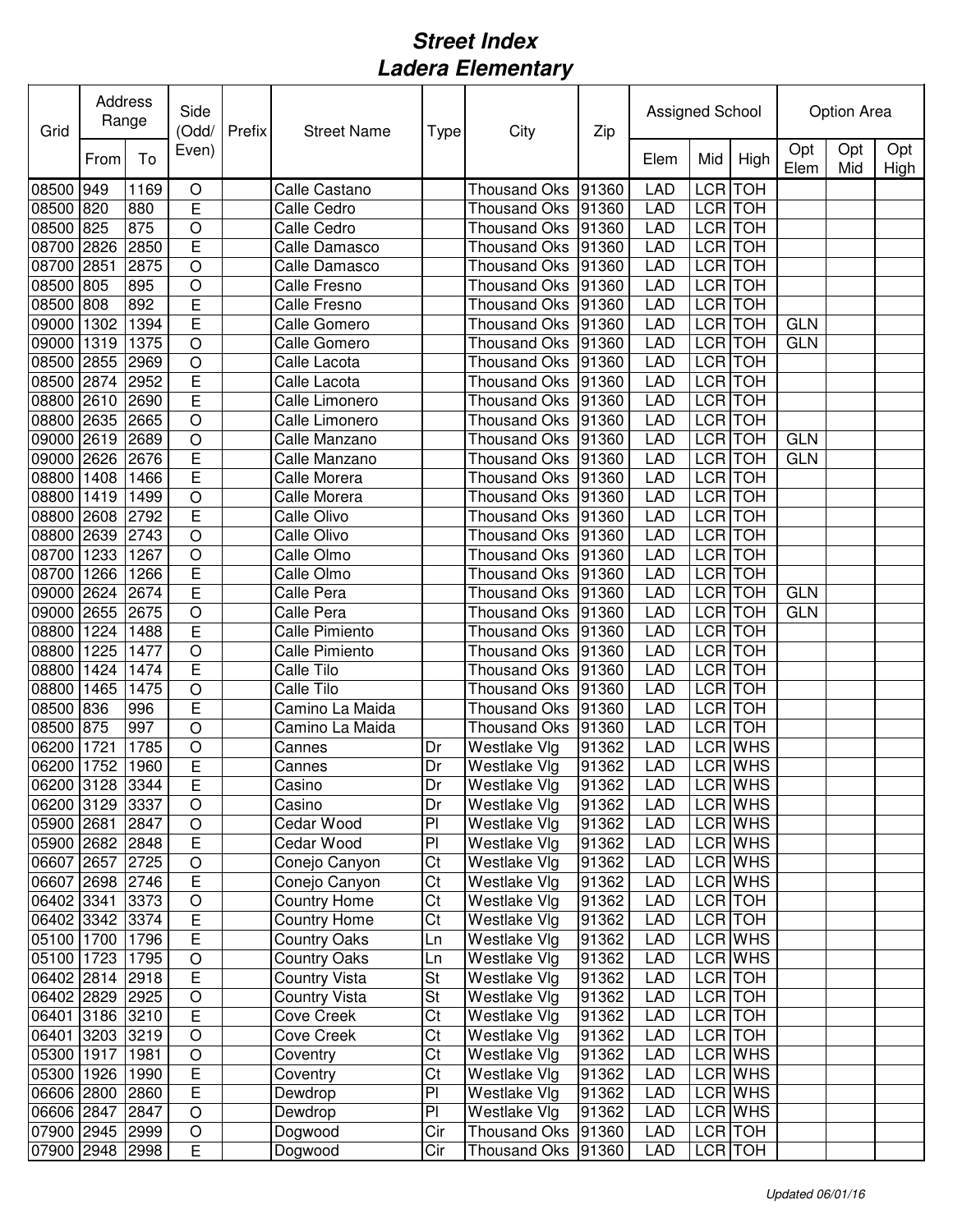| Grid            | Address<br>Range |      | Side<br>(Odd/  | Prefix | <b>Street Name</b>    | <b>Type</b>              | City                | Zip   | Assigned School |     |                | Option Area |            |             |
|-----------------|------------------|------|----------------|--------|-----------------------|--------------------------|---------------------|-------|-----------------|-----|----------------|-------------|------------|-------------|
|                 | From             | To   | Even)          |        |                       |                          |                     |       | Elem            | Mid | High           | Opt<br>Elem | Opt<br>Mid | Opt<br>High |
| 07900           | 3075             | 3097 | $\circ$        |        | Dutch Elm             | Cir                      | <b>Thousand Oks</b> | 91360 | <b>LAD</b>      |     | LCR TOH        |             |            |             |
| 06402           | 3079             | 3223 | $\circ$        |        | Eaglewood             | Ave                      | Westlake Vlg        | 91362 | <b>LAD</b>      |     | LCR TOH        |             |            |             |
| 06402           | 3082             | 3196 | E              |        | Eaglewood             | Ave                      | Westlake Vlg        | 91362 | <b>LAD</b>      |     | LCR TOH        |             |            |             |
| 05400           | 1515             | 1781 | $\bigcirc$     |        | El Monte              | Dr                       | Westlake Vlg        | 91362 | <b>LAD</b>      |     | LCR WHS        |             |            |             |
| 05400           | 1550             | 1776 | E              |        | El Monte              | Dr                       | <b>Westlake Vlg</b> | 91362 | <b>LAD</b>      |     | LCR WHS        |             |            |             |
| 05300           | 1808             | 1942 | E              |        | El Monte              | Dr                       | Westlake Vlg        | 91362 | <b>LAD</b>      |     | LCR WHS        |             |            |             |
| 05300           | 1811             | 1941 | $\circ$        |        | El Monte              | Dr                       | Westlake Vlg        | 91362 | <b>LAD</b>      |     | LCR WHS        |             |            |             |
| 05200           | 1950             | 2190 | E              |        | El Monte              | Dr                       | <b>Westlake Vlg</b> | 91362 | <b>LAD</b>      |     | LCR WHS        |             |            |             |
| 05200           | 1951             | 2181 | $\bigcirc$     |        | El Monte              | Dr                       | Westlake Vlg        | 91362 | <b>LAD</b>      |     | LCR WHS        |             |            |             |
| 04900           | 1200             | 1699 | E              |        | Erbes                 | Rd                       | Westlake Vlg        | 91362 | <b>LAD</b>      |     | <b>LCR</b> WHS |             |            |             |
| 04900           | 1200             | 1699 | $\circ$        |        | Erbes                 | Rd                       | Westlake Vlg        | 91362 | <b>LAD</b>      |     | LCR WHS        |             |            |             |
| 05200           | 1700             | 1998 | E              |        | Erbes                 | Rd                       | Westlake Vlg        | 91362 | <b>LAD</b>      |     | LCR WHS        |             |            |             |
| 05200           | 1931             | 2499 | $\circ$        |        | Erbes                 | Rd                       | Westlake Vlg        | 91362 | <b>LAD</b>      |     | <b>LCR WHS</b> |             |            |             |
| 06200           | 3201             | 3499 | $\circ$        |        | Erbes                 | Rd                       | Westlake Vlg        | 91362 | <b>LAD</b>      |     | LCR WHS        |             |            |             |
| 05800           | 2501             | 2899 | $\overline{O}$ |        | Erbes                 | Rd                       | Westlake Vlg        | 91362 | <b>LAD</b>      |     | LCR WHS        |             |            |             |
| 06100           | 2901             | 3199 | $\circ$        |        | Erbes                 | Rd                       | Westlake Vlg        | 91362 | <b>LAD</b>      |     | <b>LCR</b> WHS |             |            |             |
| 06402           | 3336             | 3368 | Ē              |        | <b>Essex Junction</b> | $\overline{\text{C}t}$   | Westlake Vlg        | 91362 | <b>LAD</b>      |     | <b>LCR</b> TOH |             |            |             |
| 06402           | 3337             | 3369 | $\overline{O}$ |        | <b>Essex Junction</b> | $\overline{\text{C}t}$   | Westlake Vlg        | 91362 | <b>LAD</b>      |     | <b>LCR</b> TOH |             |            |             |
| 07900           | 1505             | 1549 | $\overline{O}$ |        | Eucalyptus            | $\overline{C}$ ir        | <b>Thousand Oks</b> | 91360 | <b>LAD</b>      |     | <b>LCR</b> TOH |             |            |             |
| 06000           | 1636             | 1684 | E              |        | Eveningside           | Dr                       | Westlake Vlg        | 91362 | <b>LAD</b>      |     | <b>LCR</b> WHS |             |            |             |
| 06000           | 1645             | 1689 | $\bigcirc$     |        | Eveningside           | Dr                       | Westlake Vlg        | 91362 | <b>LAD</b>      |     | LCR WHS        |             |            |             |
| 05200           | 1960             | 1990 | Ē              |        | Falon                 | Ct                       | Westlake Vlg        | 91362 | <b>LAD</b>      |     | <b>LCR WHS</b> |             |            |             |
| 05200           | 1961             | 1961 | $\circ$        |        | Falon                 | $\overline{\text{Ct}}$   | <b>Westlake Vlg</b> | 91362 | <b>LAD</b>      |     | <b>LCR WHS</b> |             |            |             |
| 06606           | 1964             | 2060 | E              |        | Fawnridge             | Ave                      | Westlake Vlg        | 91362 | <b>LAD</b>      |     | <b>LCR WHS</b> |             |            |             |
| 06606           | 1969             | 2045 | $\circ$        |        | Fawnridge             | Ave                      | Westlake Vlg        | 91362 | <b>LAD</b>      |     | <b>LCR WHS</b> |             |            |             |
| 06200           | 3402             | 3450 | E              |        | Fayance               | PI                       | Westlake Vlg        | 91362 | <b>LAD</b>      |     | LCR WHS        |             |            |             |
| 06200           | 3403             | 3443 | $\circ$        |        | Fayance               | PI                       | Westlake Vlg        | 91362 | <b>LAD</b>      |     | LCR WHS        |             |            |             |
| 06606 2408      |                  | 2660 | E              |        | Featherwood           | St                       | Westlake Vlg        | 91362 | <b>LAD</b>      |     | LCR WHS        |             |            |             |
| 06606           | 2421             | 2655 | $\circ$        |        | Featherwood           | St                       | Westlake Vlg        | 91362 | <b>LAD</b>      |     | LCR WHS        |             |            |             |
| 06607           | 2330             | 2378 | E              |        | <b>Fountain Crest</b> | Ln                       | Westlake Vlg        | 91362 | <b>LAD</b>      |     | LCR WHS        |             |            |             |
| 06607 2381      |                  | 2389 | $\circ$        |        | <b>Fountain Crest</b> | Ln                       | <b>Westlake Vlg</b> | 91362 | <b>LAD</b>      |     | LCR WHS        |             |            |             |
| 05400 1560 1694 |                  |      | E              |        | ⊩remonτ               | Dr                       | <b>Westlake Vlg</b> | 91362 | <b>LAD</b>      |     | LCR WHS        |             |            |             |
| 05400 1575      |                  | 1681 | $\bigcirc$     |        | Fremont               | Dr                       | Westlake Vlg        | 91362 | <b>LAD</b>      |     | LCR WHS        |             |            |             |
| 05200 1930 2010 |                  |      | E              |        | Fullbroke             | Dr                       | Westlake Vlg        | 91362 | <b>LAD</b>      |     | LCR WHS        |             |            |             |
| 05200 1933      |                  | 1951 | $\bigcirc$     |        | Fullbroke             | Dr                       | Westlake Vlg        | 91362 | <b>LAD</b>      |     | LCR WHS        |             |            |             |
| 06200 1802      |                  | 1866 | $\overline{E}$ |        | Gammon                | Ct                       | Westlake Vlg        | 91362 | <b>LAD</b>      |     | LCR WHS        |             |            |             |
| 06200 1803      |                  | 1899 | $\bigcirc$     |        | Gammon                | Ct                       | Westlake Vlg        | 91362 | <b>LAD</b>      |     | LCR WHS        |             |            |             |
| 06402 3355 3387 |                  |      | $\bigcirc$     |        | Hampton               | Ct                       | Westlake Vlg        | 91362 | <b>LAD</b>      |     | LCR TOH        |             |            |             |
| 06402 3360 3392 |                  |      | $\overline{E}$ |        | Hampton               | Ct                       | Westlake Vlg        | 91362 | <b>LAD</b>      |     | LCR TOH        |             |            |             |
| 06606 1955 2183 |                  |      | $\bigcirc$     |        | Hathaway              | Ave                      | Westlake Vlg        | 91362 | <b>LAD</b>      |     | LCR WHS        |             |            |             |
| 06606 1958 2150 |                  |      | E              |        | Hathaway              | Ave                      | Westlake Vlg        | 91362 | <b>LAD</b>      |     | <b>LCR</b> WHS |             |            |             |
| 05200 1802      |                  | 1984 | E              |        | Havenwood             | Dr                       | Westlake Vlg        | 91362 | <b>LAD</b>      |     | LCR WHS        |             |            |             |
| 05200 1825      |                  | 1975 | $\bigcirc$     |        | Havenwood             | Dr                       | Westlake Vlg        | 91362 | <b>LAD</b>      |     | LCR WHS        |             |            |             |
| 06402 2780 3170 |                  |      | $\overline{E}$ |        | <b>Heavenly Ridge</b> | $\overline{\mathsf{St}}$ | Westlake Vlg        | 91362 | <b>LAD</b>      |     | LCR TOH        |             |            |             |
| 06402 2813 3153 |                  |      | $\bigcirc$     |        | Heavenly Ridge        | $\overline{\mathsf{St}}$ | Westlake Vlg        | 91362 | <b>LAD</b>      |     | LCR TOH        |             |            |             |
| 06607 2850 2882 |                  |      | $\overline{E}$ |        | Hickory Wood          | Ln                       | Westlake Vlg        | 91362 | <b>LAD</b>      |     | LCR WHS        |             |            |             |
| 06607 2855 2863 |                  |      | $\bigcirc$     |        | Hickory Wood          | Ln                       | Westlake Vlg        | 91362 | <b>LAD</b>      |     | LCR WHS        |             |            |             |
| 08800 2814 2862 |                  |      | E              |        | Hillman               | St                       | <b>Thousand Oks</b> | 91360 | <b>LAD</b>      |     | LCR TOH        |             |            |             |
| 08800 2815 2873 |                  |      | $\bigcirc$     |        | Hillman               | $\overline{\mathsf{St}}$ | <b>Thousand Oks</b> | 91360 | <b>LAD</b>      |     | LCR TOH        |             |            |             |
| 07900 1509      |                  | 1559 | $\bigcirc$     |        | <b>Holly</b>          | C <sub>t</sub>           | <b>Thousand Oks</b> | 91360 | <b>LAD</b>      |     | LCR TOH        |             |            |             |
| 07900 1514      |                  | 1560 | E              |        | <b>Holly</b>          | C <sub>t</sub>           | Thousand Oks        | 91360 | <b>LAD</b>      |     | LCR TOH        |             |            |             |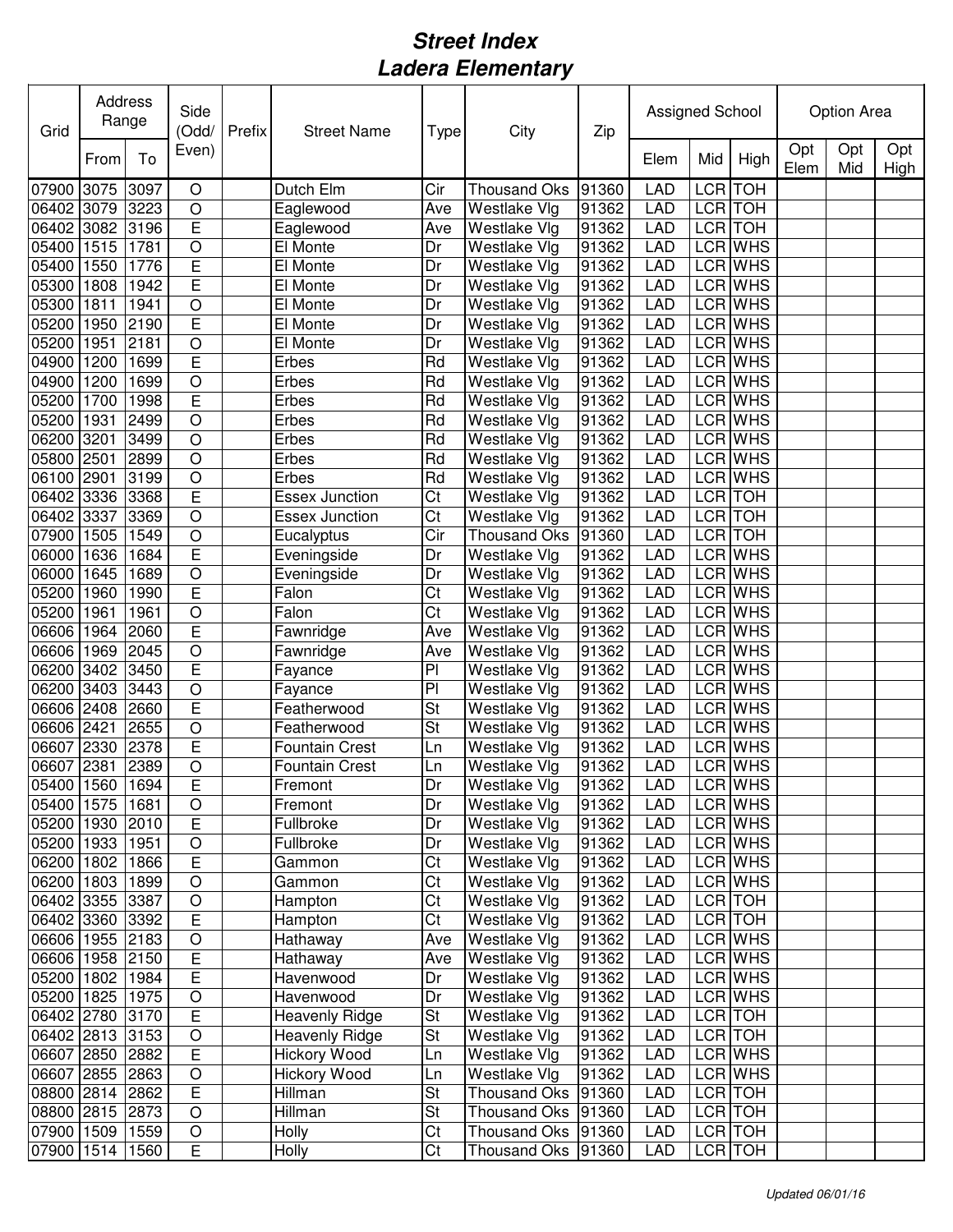| Grid            | Address<br>Range |      | Side<br>(Odd/  | Prefix | <b>Street Name</b>    | Type                    | City                | Zip   | Assigned School |     |                |             | Option Area |             |  |
|-----------------|------------------|------|----------------|--------|-----------------------|-------------------------|---------------------|-------|-----------------|-----|----------------|-------------|-------------|-------------|--|
|                 | From             | To   | Even)          |        |                       |                         |                     |       | Elem            | Mid | High           | Opt<br>Elem | Opt<br>Mid  | Opt<br>High |  |
| 06607           | 2564             | 2564 | E              |        | Hollyview             | PI                      | <b>Thousand Oks</b> | 91360 | <b>LAD</b>      |     | LCR WHS        |             |             |             |  |
| 05400           | 1401             | 1499 | $\circ$        | Ε      | Janss                 | Rd                      | Westlake Vlg        | 91362 | <b>LAD</b>      |     | <b>LCR WHS</b> |             |             |             |  |
| 05100           | 1600             | 1698 | E              | E      | Janss                 | Rd                      | Westlake Vlg        | 91362 | <b>LAD</b>      |     | LCR WHS        |             |             |             |  |
| 05100           | 1815             | 1815 | $\circ$        |        | La Granada            | Dr                      | Westlake Vlg        | 91362 | <b>LAD</b>      |     | <b>LCR WHS</b> |             |             |             |  |
| 04900           | 1831             | 2013 | $\bigcirc$     |        | La Granada            | Dr                      | Westlake Vlg        | 91362 | <b>LAD</b>      |     | LCR WHS        |             |             |             |  |
| 06100           | 1860             | 1980 | E              |        | Laurelwood            | Ct                      | <b>Westlake Vlg</b> | 91362 | <b>LAD</b>      |     | LCR WHS        |             |             |             |  |
| 06100           | 1861             | 1979 | $\circ$        |        | Laurelwood            | Ct                      | Westlake Vlg        | 91362 | <b>LAD</b>      |     | LCR WHS        |             |             |             |  |
| 05701           | 2454             | 2474 | E              |        | Lone Tree             | Ct                      | Westlake Vlg        | 91362 | <b>LAD</b>      |     | LCR WHS        |             |             |             |  |
| 05701           | 2455             | 2475 | $\circ$        |        | Lone Tree             | Ct                      | Westlake Vlg        | 91362 | <b>LAD</b>      |     | LCR WHS        |             |             |             |  |
| 08800           | 2811             | 2885 | $\circ$        |        | Marietta              | Cir                     | <b>Thousand Oks</b> | 91360 | <b>LAD</b>      |     | LCR TOH        |             |             |             |  |
| 08800           | 2826             | 2850 | E              |        | Marietta              | Cir                     | <b>Thousand Oks</b> | 91360 | <b>LAD</b>      |     | LCR TOH        |             |             |             |  |
| 07900           | 3003             | 3063 | $\bigcirc$     |        | Marigold              | PI                      | <b>Thousand Oks</b> | 91360 | <b>LAD</b>      |     | LCR TOH        |             |             |             |  |
| 05300           | 1600             | 1600 | E              |        | Marview               | Dr                      | Westlake Vlg        | 91362 | <b>LAD</b>      |     | LCR WHS        |             |             |             |  |
| 05200           | 1812             | 1966 | Ē              |        | Marview               | Dr                      | Westlake Vlg        | 91362 | <b>LAD</b>      |     | LCR WHS        |             |             |             |  |
| 05200           | 1833             | 1981 | $\circ$        |        | Marview               | Dr                      | <b>Westlake Vlg</b> | 91362 | <b>LAD</b>      |     | LCR WHS        |             |             |             |  |
| 05800           | 1917             | 2025 | $\overline{O}$ |        | Meadow Brook          | $\overline{\text{Ct}}$  | Westlake Vlg        | 91362 | <b>LAD</b>      |     | <b>LCR WHS</b> |             |             |             |  |
| 05800           | 1934             | 2024 | E              |        | <b>Meadow Brook</b>   | $\overline{\text{C}t}$  | Westlake Vlg        | 91362 | <b>LAD</b>      |     | <b>LCR</b> WHS |             |             |             |  |
| 05400           | 1927             | 1987 | $\overline{O}$ |        | <b>Meadow View</b>    | $\overline{\text{C}t}$  | Westlake Vlg        | 91362 | <b>LAD</b>      |     | <b>LCR WHS</b> |             |             |             |  |
| 05400           | 1938             | 1990 | E              |        | <b>Meadow View</b>    | $\overline{\text{C}t}$  | Westlake Vlg        | 91362 | <b>LAD</b>      |     | <b>LCR WHS</b> |             |             |             |  |
| 06200           | 3118             | 3394 | E              |        | Montagne              | Way                     | Westlake Vlg        | 91362 | <b>LAD</b>      |     | <b>LCR WHS</b> |             |             |             |  |
| 06200           | 3143             | 3395 | $\overline{O}$ |        | Montagne              | Way                     | Westlake Vlg        | 91362 | <b>LAD</b>      |     | <b>LCR WHS</b> |             |             |             |  |
| 06606 2466      |                  | 2574 | Ē              |        | Montecito             | Ave                     | Westlake Vlg        | 91362 | <b>LAD</b>      |     | LCR WHS        |             |             |             |  |
| 06606 2523      |                  | 2595 | $\circ$        |        | Montecito             | Ave                     | Westlake Vlg        | 91362 | <b>LAD</b>      |     | <b>LCR WHS</b> |             |             |             |  |
| 07900           | 2891             | 2951 | $\circ$        |        | Moonflower            | Cir                     | <b>Thousand Oks</b> | 91360 | <b>LAD</b>      |     | <b>LCR</b> TOH |             |             |             |  |
| 06402           | 3269             | 3293 | $\circ$        |        | Morning Ridge         | Ave                     | <b>Westlake Vlg</b> | 91362 | <b>LAD</b>      |     | <b>LCR</b> TOH |             |             |             |  |
| 06402           | 3272             | 3298 | E              |        | Morning Ridge         | Ave                     | Westlake Vlg        | 91362 | <b>LAD</b>      |     | LCR TOH        |             |             |             |  |
| 06100           | 2892             | 3120 | E              |        | Morningside           | Dr                      | Westlake Vlg        | 91362 | <b>LAD</b>      |     | LCR WHS        |             |             |             |  |
| 06100           | 2965             | 3095 | $\bigcirc$     |        | Morningside           | Dr                      | Westlake Vlg        | 91362 | <b>LAD</b>      |     | LCR WHS        |             |             |             |  |
| 04901           | 1330             | 1518 | E              |        | Morrow                | Cir                     | Westlake Vlg        | 91362 | LAD/WHL         |     | <b>LCR WHS</b> |             | COL         |             |  |
| 04901           | 1331             | 1519 | $\circ$        |        | Morrow                | Cir                     | Westlake Vlg        | 91362 | LAD/WHL         |     | LCR WHS        |             | COL         |             |  |
| 07900 3010 3040 |                  |      | E              |        | Mulberry              | Cir                     | <b>Thousand Oks</b> | 91360 | <b>LAD</b>      |     | LCR TOH        |             |             |             |  |
| 07900 3013 3043 |                  |      | $\overline{O}$ |        | Mulberry              | $\overline{\text{Cir}}$ | Thousand Oks 91360  |       | LAD             |     | LCR TOH        |             |             |             |  |
| 05700 2425 2579 |                  |      | $\circ$        |        | Oak Brook             | Dr                      | Westlake Vlg        | 91362 | <b>LAD</b>      |     | LCR WHS        |             |             |             |  |
| 05100 1375      |                  | 1395 | $\bigcirc$     |        | Oakridge              | C <sub>t</sub>          | Westlake Vlg        | 91362 | LAD             |     | LCR WHS        |             |             |             |  |
| 05100 1378      |                  | 1394 | $\overline{E}$ |        | Oakridge              | C <sub>t</sub>          | Westlake Vlg        | 91362 | <b>LAD</b>      |     | LCR WHS        |             |             |             |  |
| 07900 1493      |                  | 1511 | $\bigcirc$     |        | Palm                  | C <sub>t</sub>          | <b>Thousand Oks</b> | 91360 | <b>LAD</b>      |     | LCR TOH        |             |             |             |  |
| 05800 1900      |                  | 1938 | E              |        | Parkwood              | Ct                      | Westlake Vlg        | 91362 | <b>LAD</b>      |     | LCR WHS        |             |             |             |  |
| 07900 1101      |                  | 1499 | $\bigcirc$     |        | Pederson              | Rd                      | <b>Thousand Oks</b> | 91360 | <b>LAD</b>      |     | LCR TOH        |             |             |             |  |
| 08600 1200      |                  | 1298 | $\overline{E}$ |        | Pederson              | Rd                      | <b>Thousand Oks</b> | 91360 | <b>LAD</b>      |     | LCR TOH        |             |             |             |  |
| 08800 1300      |                  | 1898 | $\overline{E}$ |        | Pederson              | Rd                      | <b>Thousand Oks</b> | 91360 | <b>LAD</b>      |     | LCR TOH        |             |             |             |  |
| 08800 1301      |                  | 1899 | $\circ$        |        | Pederson              | Rd                      | <b>Thousand Oks</b> | 91360 | <b>LAD</b>      |     | LCR TOH        |             |             |             |  |
| 06000 1501      |                  | 1899 | $\circ$        |        | Pederson              | Rd                      | Westlake Vlg        | 91362 | <b>LAD</b>      |     | LCR WHS        |             |             |             |  |
| 05800 1900      |                  | 1998 | E              |        | Pederson              | Rd                      | Westlake Vlg        | 91362 | <b>LAD</b>      |     | LCR WHS        |             |             |             |  |
| 06100 1901      |                  | 1999 | $\circ$        |        | Pederson              | Rd                      | Westlake Vlg        | 91362 | <b>LAD</b>      |     | LCR WHS        |             |             |             |  |
| 05200 2051      |                  | 2075 | $\circ$        |        | Penrose               | $\overline{\text{C}t}$  | Westlake Vlg        | 91362 | <b>LAD</b>      |     | LCR WHS        |             |             |             |  |
| 05200 2066 2066 |                  |      | E              |        | Penrose               | $\overline{\text{C}t}$  | Westlake Vlg        | 91362 | <b>LAD</b>      |     | LCR WHS        |             |             |             |  |
| 05700 1806      |                  | 1854 | E              |        | Peppertree            | $\overline{\text{C}t}$  | Westlake Vlg        | 91362 | <b>LAD</b>      |     | LCR WHS        |             |             |             |  |
| 05700 1807      |                  | 1855 | $\bigcirc$     |        | Peppertree            | $\overline{\text{C}t}$  | Westlake Vlg        | 91362 | <b>LAD</b>      |     | LCR WHS        |             |             |             |  |
| 05701 2400 2498 |                  |      | E              |        | <b>Pleasant Grove</b> | Cir                     | Westlake Vlg        | 91362 | <b>LAD</b>      |     | LCR WHS        |             |             |             |  |
| 05701 2401      |                  | 2499 | $\bigcirc$     |        | <b>Pleasant Grove</b> | Cir                     | Westlake Vlg        | 91362 | <b>LAD</b>      |     | LCR WHS        |             |             |             |  |
| 07900 1504      |                  | 1550 | E              |        | Plumeria              | Cir                     | <b>Thousand Oks</b> | 91360 | <b>LAD</b>      |     | LCR TOH        |             |             |             |  |
|                 |                  |      |                |        |                       |                         |                     |       |                 |     |                |             |             |             |  |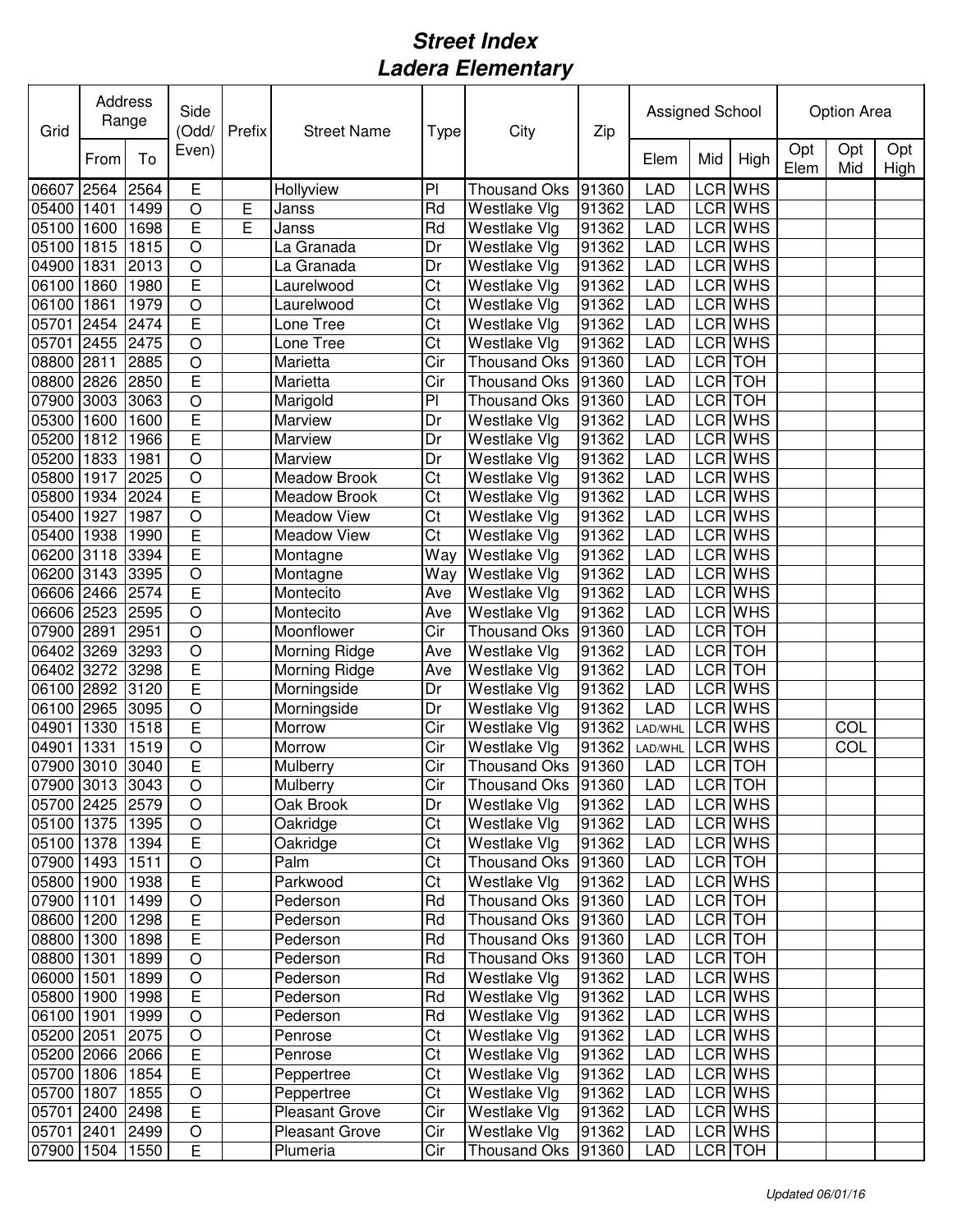| Grid            | Address<br>Range<br>To<br>From |      | Side<br>(Odd/           | Prefix | <b>Street Name</b>  | <b>Type</b>            | City                | Zip       | Assigned School |         |                | Option Area |            |             |
|-----------------|--------------------------------|------|-------------------------|--------|---------------------|------------------------|---------------------|-----------|-----------------|---------|----------------|-------------|------------|-------------|
|                 |                                |      | Even)                   |        |                     |                        |                     |           | Elem            | Mid     | High           | Opt<br>Elem | Opt<br>Mid | Opt<br>High |
| 07900           | 2898                           | 2960 | E                       |        | Ponderosa           | Cir                    | <b>Thousand Oks</b> | 91360     | <b>LAD</b>      |         | LCR TOH        |             |            |             |
| 07900           | 2911                           | 2961 | O                       |        | Ponderosa           | Cir                    | <b>Thousand Oks</b> | 91360     | <b>LAD</b>      |         | LCR TOH        |             |            |             |
| 08600           | 1204                           | 1296 | E                       | E      | Potter              | Ave                    | <b>Thousand Oks</b> | 91360     | <b>LAD</b>      |         | LCR TOH        |             |            |             |
| 08600           | 1245                           | 1263 | O                       | E      | Potter              | Ave                    | <b>Thousand Oks</b> | 91360     | <b>LAD</b>      |         | LCR TOH        |             |            |             |
| 08600           | 2921                           | 3189 | O                       | N      | Potter              | Ave                    | <b>Thousand Oks</b> | 91360     | <b>LAD</b>      |         | LCR TOH        |             |            |             |
| 08600 2926      |                                | 3188 | E                       | N      | Potter              | Ave                    | <b>Thousand Oks</b> | 91360     | <b>LAD</b>      |         | LCR TOH        |             |            |             |
| 06200 3146      |                                | 3218 | E                       |        | Provence            | P <sub>1</sub>         | Westlake Vlg        | 91362     | <b>LAD</b>      |         | LCR WHS        |             |            |             |
| 06200 3155      |                                | 3203 | O                       |        | Provence            | P <sub>1</sub>         | <b>Westlake Vlg</b> | 91362     | <b>LAD</b>      |         | LCR WHS        |             |            |             |
| 06606 2709      |                                | 2869 | O                       |        | Rainfield           | Ave                    | <b>Westlake Vlg</b> | 91362     | LAD             |         | LCR WHS        |             |            |             |
| 06606 2710      |                                | 2894 | E                       |        | Rainfield           | Ave                    | Westlake Vlg        | 91362     | <b>LAD</b>      |         | LCR WHS        |             |            |             |
| 07900           | 1370                           | 1520 | $\overline{\mathsf{E}}$ |        | Redwood             | Cir                    | <b>Thousand Oks</b> | 91360     | LAD             |         | LCR TOH        |             |            |             |
| 07900           | 1507                           | 1543 | $\bigcirc$              |        | Redwood             | Cir                    | <b>Thousand Oks</b> | 91360     | LAD             |         | LCR TOH        |             |            |             |
| 08600 2900      |                                | 3098 | E                       |        | Rollings            | Ave                    | Thousand Oks        | 91360     | <b>LAD</b>      |         | LCR TOH        |             |            |             |
| 08600 2909      |                                | 3099 | $\circ$                 |        | Rollings            | Ave                    | <b>Thousand Oks</b> | 91360     | <b>LAD</b>      |         | <b>LCR</b> TOH |             |            |             |
| 05800           | 1901                           | 1953 | O                       |        | Rosewood            | Ct                     | Westlake Vlg        | 91362     | LAD             |         | LCR WHS        |             |            |             |
| 05800           | 1906                           | 1962 | E                       |        | Rosewood            | Ct                     | Westlake Vlg        | 91362     | <b>LAD</b>      |         | LCR WHS        |             |            |             |
| 06200           | 1702                           | 1798 | Ē                       |        | Roulette            | Cir                    | Westlake Vlg        | 91362     | LAD             |         | LCR WHS        |             |            |             |
| 06200           | 1775                           | 1799 | O                       |        | Roulette            | Cir                    | Westlake Vlg        | 91362     | <b>LAD</b>      |         | <b>LCR WHS</b> |             |            |             |
| 04900           | 1818                           | 1890 | Ē                       |        | Rush                | Cir                    | Westlake Vlg        | 91362     | LAD             |         | <b>LCR WHS</b> |             |            |             |
| 04900           | 1819                           | 1971 | O                       |        | Rush                | Cir                    | Westlake Vlg        | 91362     | <b>LAD</b>      |         | LCR WHS        |             |            |             |
| 05900           | 2735                           | 2845 | O                       |        | <b>Rustic Glen</b>  | Dr                     | Westlake Vlg        | 91362     | <b>LAD</b>      |         | LCR WHS        |             |            |             |
| 07900           | 3084                           | 3112 | E                       |        | Saffron             | Cir                    | <b>Thousand Oks</b> | 91360     | <b>LAD</b>      |         | LCR TOH        |             |            |             |
| 05700           | 1644                           | 1876 | E                       |        | Sandalwood          | $\overline{P}$         | Westlake Vlg        | 91362     | <b>LAD</b>      |         | LCR WHS        |             |            |             |
| 05700 1703      |                                | 1873 | O                       |        | Sandalwood          | P                      | Westlake Vlg        | 91362     | <b>LAD</b>      |         | LCR WHS        |             |            |             |
| 06606 2464      |                                | 2488 | $\overline{E}$          |        | Santa Bella         | P                      | Westlake Vlg        | 91362     | <b>LAD</b>      |         | LCR WHS        |             |            |             |
| 06606 2471      |                                | 2495 | $\circ$                 |        | Santa Bella         | PI                     | Westlake Vlg        | 91362     | <b>LAD</b>      |         | LCR WHS        |             |            |             |
| 04900           | 1843                           | 1883 | $\bigcirc$              |        | Sapra               | St                     | Westlake Vlg        | 91362     | <b>LAD</b>      |         | LCR WHS        |             |            |             |
| 04900           | 1844                           | 1876 | E                       |        | Sapra               | St                     | Westlake Vlg        | 91362     | <b>LAD</b>      |         | <b>LCR WHS</b> |             |            |             |
| 04901           | 2034                           | 2130 | E                       |        | Sapra               | St                     | Westlake Vlg        | 91362     | LAD/WHL         |         | LCR WHS        |             | COL        |             |
| 06401           | 2464                           | 2496 | E                       |        | Seacrest            | Ct                     | Westlake Vlg        | 91362     | <b>LAD</b>      |         | LCR TOH        |             |            |             |
| 06401 2465 2489 |                                |      | $\circ$                 |        | Seacrest            | Ct                     | Westlake Vlg        | 91362     | <b>LAD</b>      | LCR TOH |                |             |            |             |
| 05100 1600 1696 |                                |      | $\overline{\mathsf{E}}$ |        | Shadow Oaks         | PI                     | Westlake Vlg        | 91362 LAD |                 |         | LCR WHS        |             |            |             |
| 05100 1605 1689 |                                |      | O                       |        | Shadow Oaks         | PI                     | Westlake Vlg        | 91362     | LAD             |         | LCR WHS        |             |            |             |
| 05701 1700      |                                | 1764 | E                       |        | <b>Shady Brook</b>  | Dr                     | Westlake Vlg        | 91362     | LAD             |         | LCR WHS        |             |            |             |
| 05701 1703      |                                | 1755 | O                       |        | <b>Shady Brook</b>  | Dr                     | Westlake Vlg        | 91362     | <b>LAD</b>      |         | LCR WHS        |             |            |             |
| 05700 1808      |                                | 1866 | $\overline{E}$          |        | <b>Shady Brook</b>  | Dr                     | Westlake Vlg        | 91362     | <b>LAD</b>      |         | LCR WHS        |             |            |             |
| 05700 1809      |                                | 1867 | O                       |        | Shady Brook         | Dr                     | Westlake Vlg        | 91362     | <b>LAD</b>      |         | LCR WHS        |             |            |             |
| 05800 1900      |                                | 2044 | $\overline{\mathsf{E}}$ |        | <b>Shady Brook</b>  | Dr                     | Westlake Vlg        | 91362     | <b>LAD</b>      |         | LCR WHS        |             |            |             |
| 05800 1923 2081 |                                |      | O                       |        | Shady Brook         | Dr                     | Westlake Vlg        | 91362     | <b>LAD</b>      |         | LCR WHS        |             |            |             |
| 05800 2064 2086 |                                |      | $\overline{E}$          |        | Shady Brook         | Ct                     | Westlake Vlg        | 91362     | LAD             |         | LCR WHS        |             |            |             |
| 05800 2088 2278 |                                |      | E                       |        | Shady Brook         | Dr                     | Westlake Vlg        | 91362     | LAD             |         | LCR WHS        |             |            |             |
| 04900 1822      |                                | 1892 | E                       |        | Shaw                | Ct                     | Westlake Vlg        | 91362     | <b>LAD</b>      |         | LCR WHS        |             |            |             |
| 04900 1823      |                                | 1875 | $\mathsf O$             |        | Shaw                | Ct                     | Westlake Vlg        | 91362     | <b>LAD</b>      |         | LCR WHS        |             |            |             |
| 05900 2785 2889 |                                |      | $\circ$                 |        | Shelter Wood        | $\overline{\text{C}t}$ | Westlake Vlg        | 91362     | LAD             |         | LCR WHS        |             |            |             |
| 05900 2790      |                                | 2882 | $\overline{E}$          |        | Shelter Wood        | Ct                     | Westlake Vlg        | 91362     | <b>LAD</b>      |         | LCR WHS        |             |            |             |
| 07900 3180 3208 |                                |      | $\overline{\mathsf{E}}$ |        | <b>Silver Maple</b> | $\overline{C}$ ir      | <b>Thousand Oks</b> | 91360     | <b>LAD</b>      |         | LCR TOH        |             |            |             |
| 07900 3203 3207 |                                |      | $\circ$                 |        | <b>Silver Maple</b> | Cir                    | <b>Thousand Oks</b> | 91360     | <b>LAD</b>      |         | LCR TOH        |             |            |             |
| 05800 1905      |                                | 1981 | $\mathsf O$             |        | Smokewood           | $\overline{\text{Ct}}$ | Westlake Vlg        | 91362     | <b>LAD</b>      |         | LCR WHS        |             |            |             |
| 05800 1914      |                                | 1990 | E                       |        | Smokewood           | $\overline{C}$         | Westlake Vlg        | 91362     | <b>LAD</b>      |         | LCR WHS        |             |            |             |
| 06401 2400 2546 |                                |      | $\overline{E}$          |        | Springbrook         | <b>St</b>              | Westlake Vlg        | 91362     | <b>LAD</b>      |         | LCR TOH        |             |            |             |
| 06401           | 2415 2499                      |      | O                       |        | Springbrook         | <b>St</b>              | Westlake Vlg        | 91362     | <b>LAD</b>      |         | LCR TOH        |             |            |             |
|                 |                                |      |                         |        |                     |                        |                     |           |                 |         |                |             |            |             |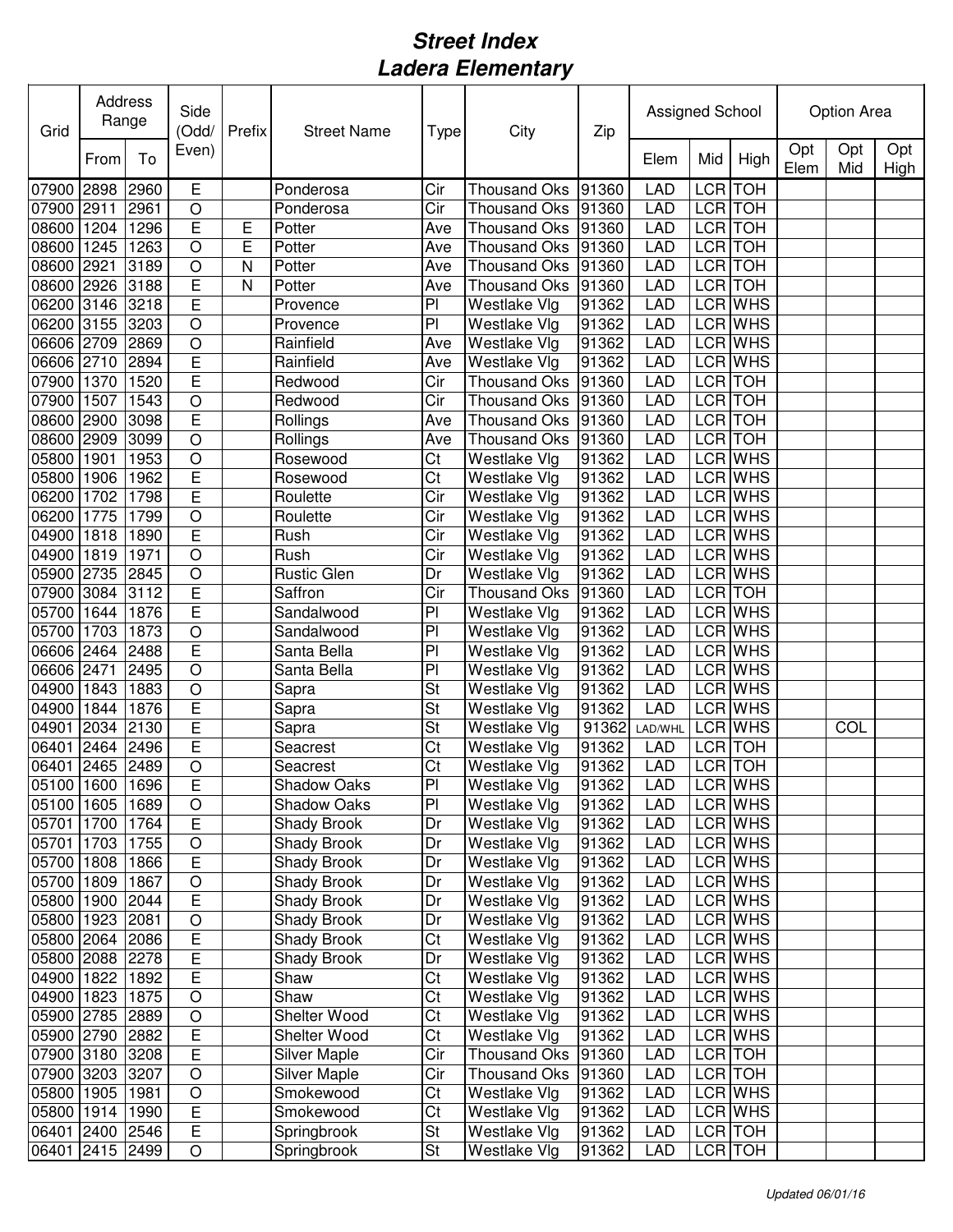| Grid            | Address<br>Range |      | Side<br>(Odd/           | Prefix | <b>Street Name</b>   | <b>Type</b>            | City                | Zip   | Assigned School |     |                | Option Area |            |             |  |
|-----------------|------------------|------|-------------------------|--------|----------------------|------------------------|---------------------|-------|-----------------|-----|----------------|-------------|------------|-------------|--|
|                 | From             | To   | Even)                   |        |                      |                        |                     |       | Elem            | Mid | High           | Opt<br>Elem | Opt<br>Mid | Opt<br>High |  |
| 06401           | 2574             | 2634 | E                       |        | Springbrook          | Ct                     | Westlake Vlg        | 91362 | <b>LAD</b>      |     | LCR TOH        |             |            |             |  |
| 06401           | 2585             | 2621 | $\circ$                 |        | Springbrook          | Ct                     | Westlake Vlg        | 91362 | <b>LAD</b>      |     | LCR TOH        |             |            |             |  |
| 06000           | 1715             | 1859 | O                       |        | <b>Summer Cloud</b>  | Dr                     | Westlake Vlg        | 91362 | <b>LAD</b>      |     | LCR WHS        |             |            |             |  |
| 06000           | 1716             | 1860 | E                       |        | Summer Cloud         | Dr                     | Westlake Vlg        | 91362 | <b>LAD</b>      |     | LCR WHS        |             |            |             |  |
| 06100           | 1873             | 1911 | O                       |        | <b>Summer Cloud</b>  | Dr                     | Westlake Vlg        | 91362 | <b>LAD</b>      |     | LCR WHS        |             |            |             |  |
| 06100           | 1874             | 1976 | E                       |        | <b>Summer Cloud</b>  | Dr                     | Westlake Vlg        | 91362 | <b>LAD</b>      |     | LCR WHS        |             |            |             |  |
| 07900 3155      |                  | 3331 | O                       |        | Sunburst             | P                      | <b>Thousand Oks</b> | 91360 | <b>LAD</b>      |     | LCR TOH        |             |            |             |  |
| 06401           | 2310             | 2398 | E                       |        | <b>Sunny Point</b>   | St                     | Westlake Vlg        | 91362 | <b>LAD</b>      |     | LCR TOH        |             |            |             |  |
| 06401           | 2321             | 2387 | O                       |        | <b>Sunny Point</b>   | St                     | Westlake Vlg        | 91362 | LAD             |     | LCR TOH        |             |            |             |  |
| 06200           | 1800             | 1998 | $\overline{E}$          |        | <b>Sunset Hills</b>  | <b>Blvd</b>            | Westlake Vlg        | 91362 | <b>LAD</b>      |     | LCR WHS        |             |            |             |  |
| 06402           | 3178             | 3346 | $\overline{\mathsf{E}}$ |        | <b>Sunset Hills</b>  | <b>Blvd</b>            | Westlake Vlg        | 91362 | <b>LAD</b>      |     | LCR TOH        |             |            |             |  |
| 06402 3178      |                  | 3346 | $\bigcirc$              |        | <b>Sunset Hills</b>  | <b>Blvd</b>            | Westlake Vlg        | 91362 | LAD             |     | LCR TOH        |             |            |             |  |
| 06000 1626      |                  | 1854 | E                       |        | <b>Sweet Briar</b>   | P                      | Westlake Vlg        | 91362 | <b>LAD</b>      |     | <b>LCR WHS</b> |             |            |             |  |
| 06000           | 1631             | 1845 | O                       |        | <b>Sweet Briar</b>   | P <sub>1</sub>         | Westlake Vlg        | 91362 | <b>LAD</b>      |     | LCR WHS        |             |            |             |  |
| 07900           | 1450             | 1520 | E                       |        | <b>Torrey Pine</b>   | $\overline{\text{Ct}}$ | <b>Thousand Oks</b> | 91360 | LAD             |     | LCR TOH        |             |            |             |  |
| 07900           | 1495             | 1525 | O                       |        | <b>Torrey Pine</b>   | $\overline{\text{C}t}$ | Thousand Oks        | 91360 | LAD             |     | <b>LCR</b> TOH |             |            |             |  |
| 06200           | 3150             | 3238 | Ē                       |        | <b>Toulouse</b>      | $\overline{C}$ ir      | Westlake Vlg        | 91362 | <b>LAD</b>      |     | <b>LCR WHS</b> |             |            |             |  |
| 08600           | 1273             | 1375 | $\overline{\rm o}$      |        | Uppingham            | Dr                     | <b>Thousand Oks</b> | 91360 | <b>LAD</b>      |     | <b>LCR</b> TOH |             |            |             |  |
| 08600           | 1274             | 1374 | $\overline{E}$          |        | Uppingham            | Dr                     | <b>Thousand Oks</b> | 91360 | LAD             |     | <b>LCR</b> TOH |             |            |             |  |
| 08800           | 1382             | 1590 | $\overline{E}$          |        | Uppingham            | Dr                     | <b>Thousand Oks</b> | 91360 | <b>LAD</b>      |     | <b>LCR</b> TOH |             |            |             |  |
| 08800           | 1383             | 1567 | $\overline{O}$          |        | Uppingham            | Er                     | <b>Thousand Oks</b> | 91360 | <b>LAD</b>      |     | <b>LCR</b> TOH |             |            |             |  |
| 04900           | 1231             | 1691 | $\bigcirc$              |        | <b>Valley High</b>   | Ave                    | Westlake Vlg        | 91362 | <b>LAD</b>      |     | LCR WHS        |             |            |             |  |
| 04900           | 1432             | 1690 | Ē                       |        | Valley High          | Ave                    | Westlake Vlg        | 91362 | <b>LAD</b>      |     | LCR WHS        |             |            |             |  |
| 06200 3148      |                  | 3228 | E                       |        | Versaille            | Ct                     | Westlake Vlg        | 91362 | <b>LAD</b>      |     | LCR WHS        |             |            |             |  |
| 05200           | 1851             | 1921 | O                       |        | Village              | Ct                     | Westlake Vlg        | 91362 | <b>LAD</b>      |     | LCR WHS        |             |            |             |  |
| 05200           | 1870             | 1870 | E                       |        | Village              | Ct                     | Westlake Vlg        | 91362 | <b>LAD</b>      |     | LCR WHS        |             |            |             |  |
| 06607           | 2424             | 2544 | $\overline{E}$          |        | Vista Wood           | Cir                    | Westlake Vlg        | 91362 | <b>LAD</b>      |     | LCR WHS        |             |            |             |  |
| 06607           | 2455             | 2545 | $\circ$                 |        | Vista Wood           | Cir                    | Westlake Vlg        | 91362 | <b>LAD</b>      |     | LCR WHS        |             |            |             |  |
| 06606 2027      |                  | 2179 | $\bigcirc$              |        | Waterside            | Cir                    | Westlake Vlg        | 91362 | <b>LAD</b>      |     | LCR WHS        |             |            |             |  |
| 06606 2034      |                  | 2178 | E                       |        | Waterside            | Cir                    | Westlake Vlg        | 91362 | <b>LAD</b>      |     | LCR WHS        |             |            |             |  |
| 07900 3245 3333 |                  |      | $\circ$                 |        | White Birch          | Cir                    | Thousand Oks        | 91360 | <b>LAD</b>      |     | LCR TOH        |             |            |             |  |
| 06607 2785 2875 |                  |      | $\overline{O}$          |        | <b>White Ridge</b>   | PI                     | Westlake Vlg        | 91362 | <b>LAD</b>      |     | LCR WHS        |             |            |             |  |
| 06607 2798 2870 |                  |      | E                       |        | White Ridge          | PI                     | Westlake Vlg        | 91362 | LAD             |     | LCR WHS        |             |            |             |  |
| 06402 3148 3348 |                  |      | $\overline{E}$          |        | <b>Willow Canyon</b> | <b>St</b>              | Westlake Vlg        | 91362 | LAD             |     | LCR TOH        |             |            |             |  |
| 06402 3349 3359 |                  |      | O                       |        | <b>Willow Canyon</b> | <b>St</b>              | Westlake Vlg        | 91362 | <b>LAD</b>      |     | LCR TOH        |             |            |             |  |
| 06402 3120 3168 |                  |      | $\overline{\mathsf{E}}$ |        | <b>Willow Haven</b>  | Ct                     | Westlake Vlg        | 91362 | <b>LAD</b>      |     | LCR TOH        |             |            |             |  |
| 06402 3121      |                  | 3153 | $\circ$                 |        | <b>Willow Haven</b>  | Ct                     | Westlake Vlg        | 91362 | <b>LAD</b>      |     | LCR TOH        |             |            |             |  |
| 05800 1923 2045 |                  |      | $\bigcirc$              |        | <b>Willow Tree</b>   | Ct                     | Westlake Vlg        | 91362 | <b>LAD</b>      |     | LCR WHS        |             |            |             |  |
| 05800 1924 2030 |                  |      | $\overline{E}$          |        | <b>Willow Tree</b>   | Ct                     | Westlake Vlg        | 91362 | LAD             |     | LCR WHS        |             |            |             |  |
| 06401 3200 3200 |                  |      | $\overline{E}$          |        | Windbreeze           | Ave                    | <b>Thousand Oks</b> | 91360 | LAD             |     | LCR TOH        |             |            |             |  |
| 06401 3201      |                  | 3249 | O                       |        | Windbreeze           | Ave                    | <b>Thousand Oks</b> | 91360 | LAD             |     | LCR TOH        |             |            |             |  |
| 07900 3224 3280 |                  |      | E                       |        | Windflower           | Cir                    | <b>Thousand Oks</b> | 91360 | LAD             |     | LCR TOH        |             |            |             |  |
| 06401 3246 3294 |                  |      | E                       |        | Windmist             | Ave                    | Westlake Vlg        | 91362 | <b>LAD</b>      |     | LCR TOH        |             |            |             |  |
| 06401 3247 3295 |                  |      | $\circ$                 |        | Windmist             | Ave                    | Westlake Vlg        | 91362 | <b>LAD</b>      |     | LCR TOH        |             |            |             |  |
| 06402 3266 3346 |                  |      | $\overline{E}$          |        | Windridge            | Ave                    | Westlake Vlg        | 91362 | <b>LAD</b>      |     | LCR TOH        |             |            |             |  |
| 06402 3323 3355 |                  |      | $\bigcirc$              |        | Windridge            | Ave                    | Westlake Vlg        | 91362 | <b>LAD</b>      |     | LCR TOH        |             |            |             |  |
| 06401 3250 3274 |                  |      | $\overline{E}$          |        | Woodbluff            | $\overline{\text{C}t}$ | Westlake Vlg        | 91362 | <b>LAD</b>      |     | LCR TOH        |             |            |             |  |
| 06401 3267      |                  | 3279 | $\bigcirc$              |        | Woodbluff            | $\overline{\text{Ct}}$ | Westlake Vlg        | 91362 | <b>LAD</b>      |     | LCR TOH        |             |            |             |  |
| 07900 3103 3147 |                  |      | $\mathsf O$             |        | Woodfern             | Cir                    | <b>Thousand Oks</b> | 91360 | <b>LAD</b>      |     | LCR TOH        |             |            |             |  |
| 06402 2864 2944 |                  |      | $\overline{E}$          |        | Woodflower           | <b>St</b>              | Westlake Vlg        | 91362 | <b>LAD</b>      |     | LCR TOH        |             |            |             |  |
| 06402 2841      |                  | 2921 | O                       |        | Woodflower           | <b>St</b>              | Westlake Vlg        | 91362 | LAD             |     | LCR TOH        |             |            |             |  |